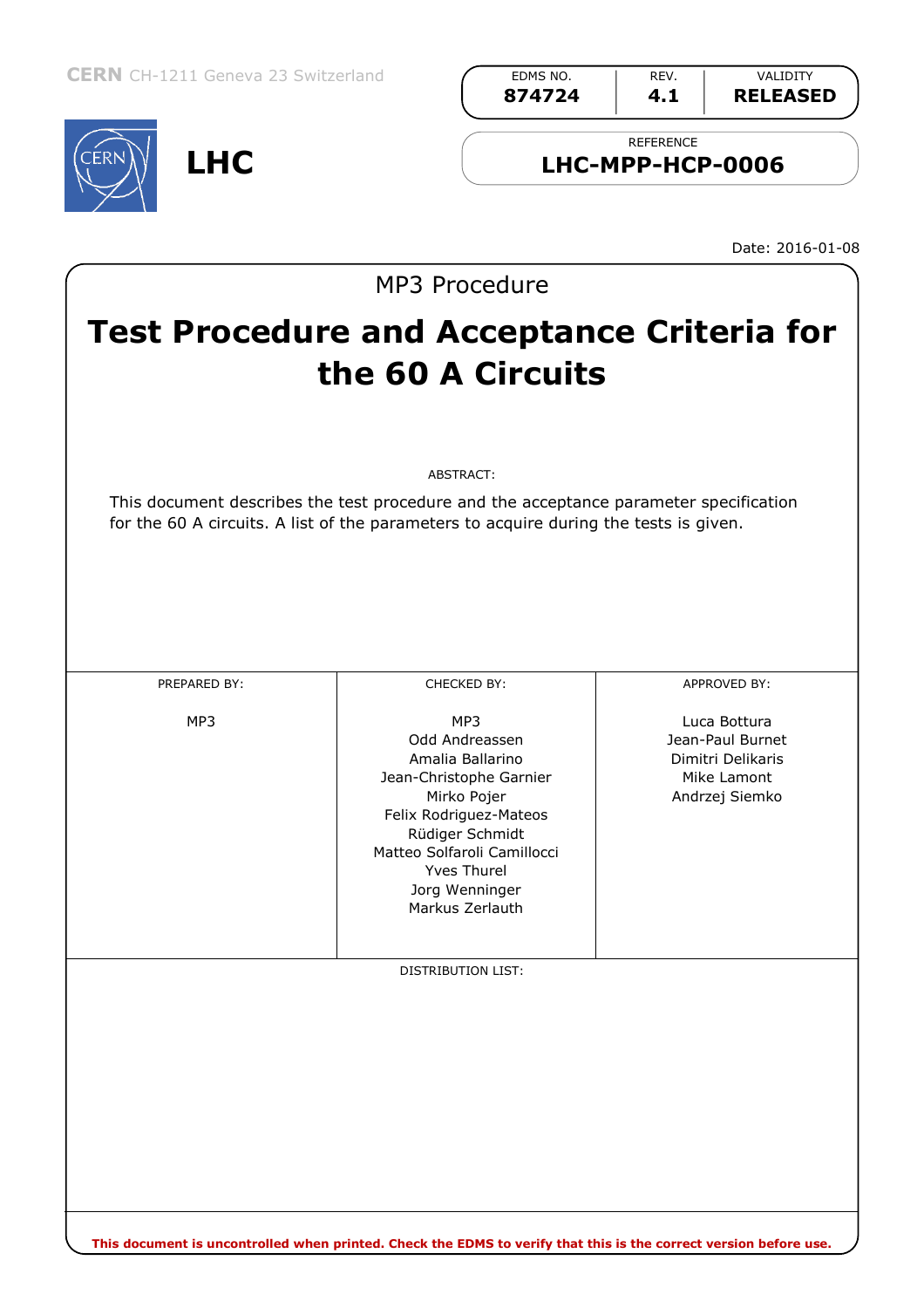

#### **Page 2 of 18**

| <b>HISTORY OF CHANGES</b> |
|---------------------------|
|---------------------------|

| REV. NO. | <b>DATE</b> | <b>PAGES</b>   | DESCRIPTIONS OF THE CHANGES                                                                                                                                                                                                                                                 |
|----------|-------------|----------------|-----------------------------------------------------------------------------------------------------------------------------------------------------------------------------------------------------------------------------------------------------------------------------|
| 0.1      | 2007-03-22  | 9              | First draft                                                                                                                                                                                                                                                                 |
|          | 2007-04-03  | 9              | First released document                                                                                                                                                                                                                                                     |
|          | 2007-09-03  | 14             | Test procedure includes PCC and PNO3 tests                                                                                                                                                                                                                                  |
|          | 2007-09-10  | 14             | Analysis source added to Appendix3. Calculation of R_Lead<br>clarified during PCC. Analysis of crowbar during PCC added.                                                                                                                                                    |
|          | 2007-09-12  | 14             | Alignment of variable names                                                                                                                                                                                                                                                 |
|          | 2007-09-13  | 15             | Addition of description column to table in Appendix3<br>(Variables to be stored)                                                                                                                                                                                            |
|          | 2007-09-13  | 17             | Update to Main Cycle Test description.                                                                                                                                                                                                                                      |
|          | 2007-09-14  | 17             | Units in Appendix 3 table updated.                                                                                                                                                                                                                                          |
|          | 2007-09-14  | 17             | Title, abstract, failure investigation and names in Appendix 1                                                                                                                                                                                                              |
|          | 2007-09-20  | 17             | MTF profile included. Parameter added to first ramp in PCC.<br>New variable to be stored (I_ERR_PCC_RAMP).                                                                                                                                                                  |
|          | 2007-09-20  | 17             | Update of the description in case of test failure and corrected<br>sign into PNO Offline analysis.                                                                                                                                                                          |
|          | 2007-09-26  | 17             | New point with the structure of the document. Addition of<br>description column to table in Appendix1 (Test Parameters).<br>Coherence between test names, LHC-MPP-HCP-0001 and LHC-<br>D-HCP-0003 document and MTF steps. Minor changes in<br>actions and parameters names. |
|          | 2007-10-04  | 17             | 3. Test Cycle: updated for I_PCC_MID and naming convention<br>Appendix 1: value for I_MID_PCC corrected<br>Appendix 2 : clarification that circuits are examples<br>P7 and Appendix 3 : I EARTH PNO POS and<br>I_EARTH_PNO_NEG replace I_EARTH_PNO                          |
|          | 2007-10-09  | 17             | Appendix 3: New column with the associated test of each<br>variable.                                                                                                                                                                                                        |
|          | 2007-10-15  | All            | Submission for engineering check                                                                                                                                                                                                                                            |
|          | 2008-01-11  | All            | Replace Waiting time of $3 L/(R + R$ crowbar) by new<br>parameter TIME_ACTIVATION from LSA DB (page 9 step 3,<br>page 10 step 7 and in Appendix 1)                                                                                                                          |
|          |             |                | Replace step PNO.g (Current Lead performance) with PCL<br>TIME_PCC added to step 8 of PCC.1.                                                                                                                                                                                |
|          |             |                | Failure investigation text modified.                                                                                                                                                                                                                                        |
|          | 2008-03-11  | $11 - 12 - 13$ | Based on the experience of sector 4-5, change the criteria for<br>U_LEAD_OFS from 2e-3 to 3.5e-3 V and R_MAGNET_PNO<br>from 3e-3 to 3.5e-3 Ohm.                                                                                                                             |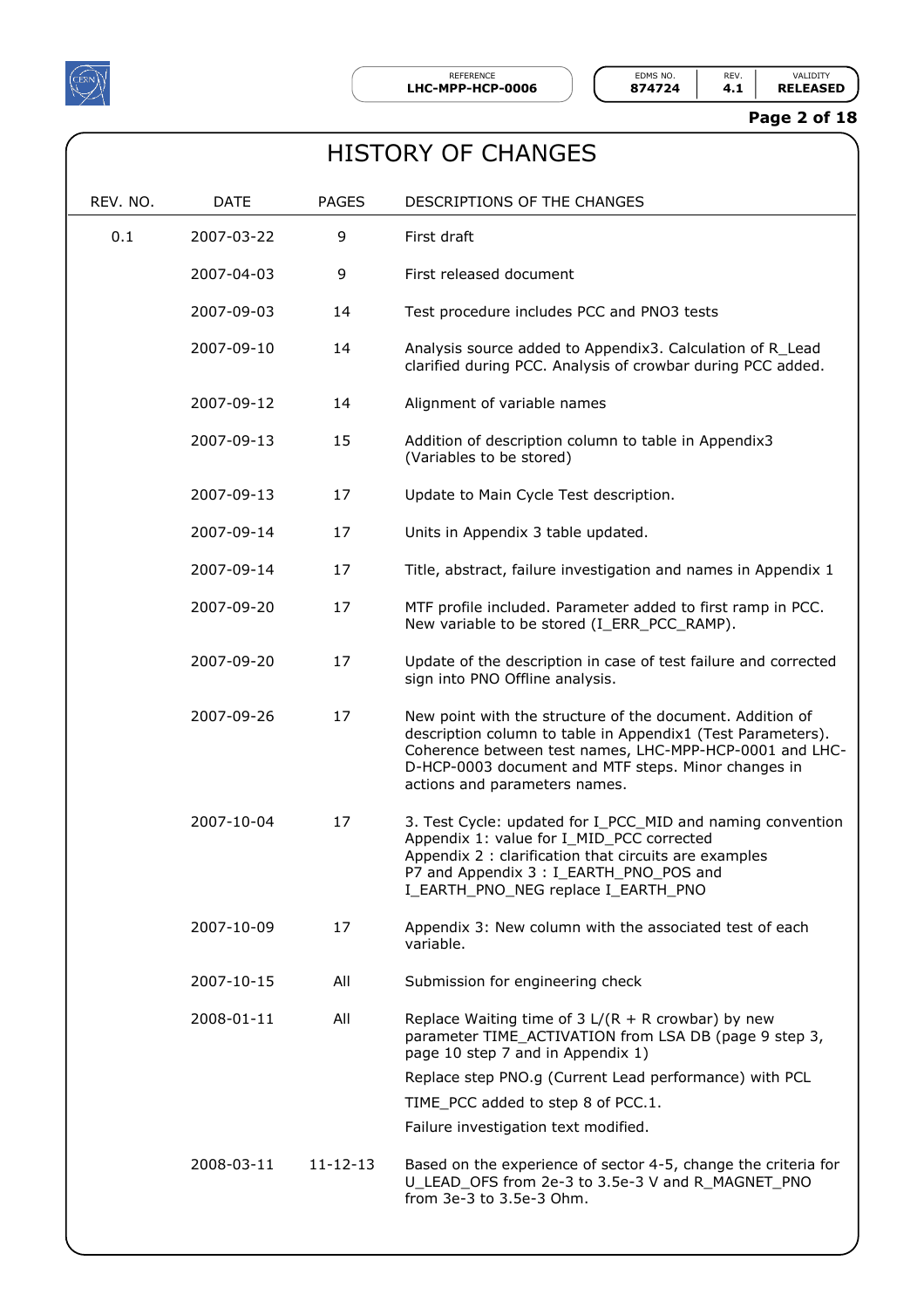

REFERENCE **EDMS NO.** REV. VALIDITY<br>**IPP-HCP-0006 874724 4.1 RELEASED** 

| Page 3 of 18 |  |  |  |
|--------------|--|--|--|
|--------------|--|--|--|

|      | 2008-03-11 | 17                   | Adding a text file containing the PNO.A1 criteria at the<br>moment of the test, to the MTF results.                                                                                                                                                                                  |
|------|------------|----------------------|--------------------------------------------------------------------------------------------------------------------------------------------------------------------------------------------------------------------------------------------------------------------------------------|
| 0.11 | 2008-03-11 | 7, 8, 9<br>$12 - 15$ | Update of criteria for I_ERR                                                                                                                                                                                                                                                         |
| 0.12 | 2008-03-12 | 14<br>7<br>5         | Added team responsibilities to the offline analysis section<br>Updated offline crowbar analysis criteria<br>Update of criteria for U Lead Offset criteria and I PCC MID<br>Addition of restrictions for parallel testing during PCC                                                  |
| 0.2  | 2008-04-17 |                      | Submission for approval                                                                                                                                                                                                                                                              |
| 0.21 | 2008-05-06 | 7                    | Changed the title from "The test cycle" to "The test sequence"                                                                                                                                                                                                                       |
|      |            | 17                   | Changed what to do in case of failure from "If the failure is<br>significant, the EIC should open an NC (non conformity), or<br>ensure the specialist concerned opens an NC." to "If the<br>failure is significant, the MP3 or TE-EPC expert should open an<br>NC (non conformity)." |
| 1.0  | 2008-05-14 | All                  | Released                                                                                                                                                                                                                                                                             |
| 1.1  | 2009-04-30 | All                  | Change on the acceleration of the PCC test from 0.5 A/s to 1<br>A/s to comply with the ECR LHC-MPP-EC-0001.                                                                                                                                                                          |
| 1.2  | 2009-05-18 | All                  | Submission for approbation                                                                                                                                                                                                                                                           |
| 2.0  | 2009-06-16 | All                  | Released                                                                                                                                                                                                                                                                             |
| 2.1  | 2010-11-24 | 24                   | Add "Appendix 4" describing foreseen cases when the<br>procedure or part of procedure must be applied                                                                                                                                                                                |
| 2.2  | 2011-04-12 | All                  | Updates according to circulation and feedback given from<br>checkers                                                                                                                                                                                                                 |
|      |            | 14                   | Following MP3 wrap-up session, update criteria on final<br>R_MAG                                                                                                                                                                                                                     |
| 3.0  | 2012-02-06 |                      | Release for 2012 version. No changes                                                                                                                                                                                                                                                 |
| 3.1  | 2014-04-14 | All                  | General review of the document. Changes in the structure and<br>the re-commissioning scenarios. Submitted for Approval                                                                                                                                                               |
| 4.0  | 2014-08-04 | All                  | Released                                                                                                                                                                                                                                                                             |
| 4.1  | 2016-01-08 | $6 - 10$             | Update of the document for HWC during YETS 2015.                                                                                                                                                                                                                                     |
|      |            |                      | Minor formatting modifications.                                                                                                                                                                                                                                                      |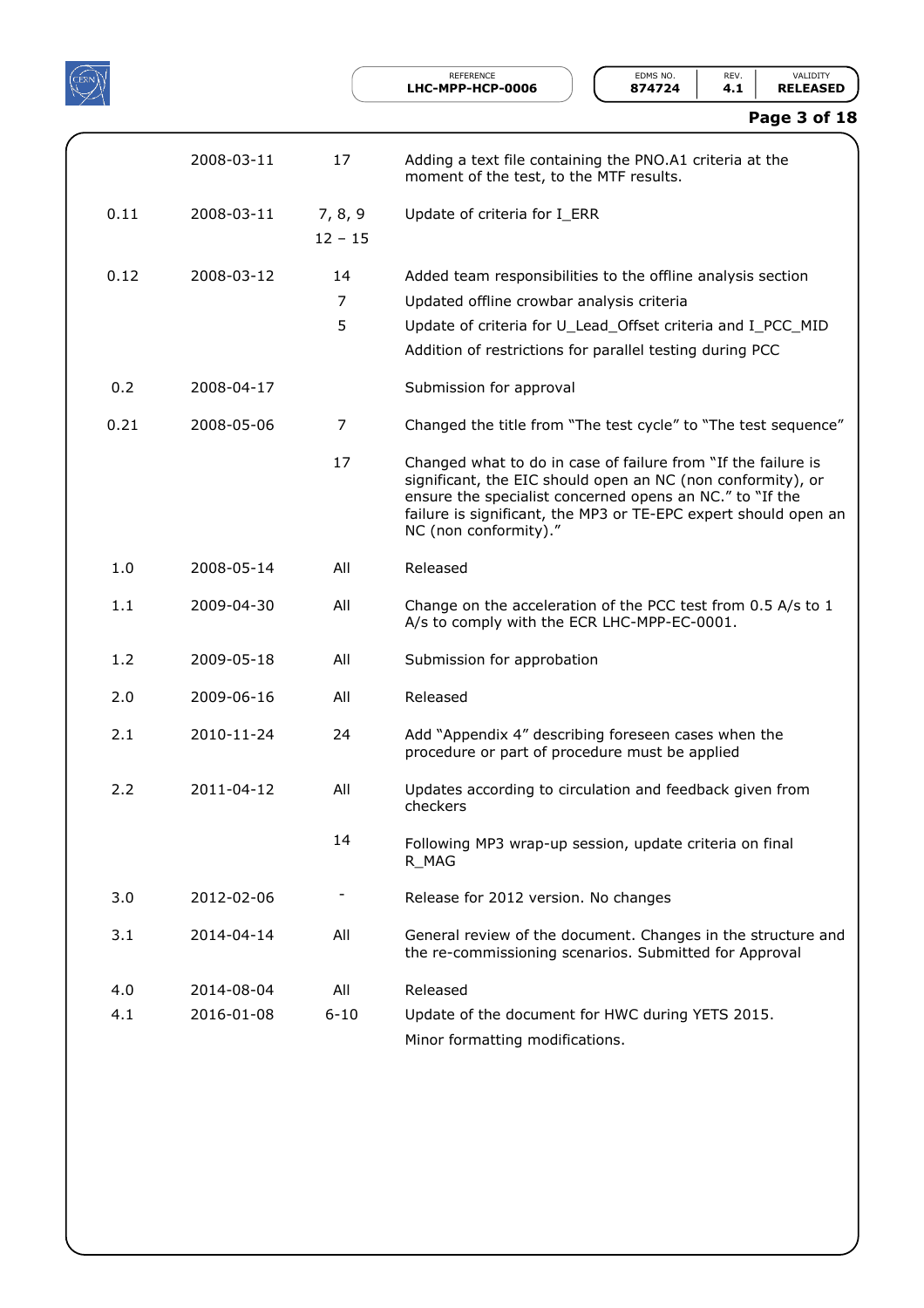

**Page 4 of 18**

# TABLE OF CONTENTS

| 1.                             |                                                         |  |
|--------------------------------|---------------------------------------------------------|--|
| 2.                             |                                                         |  |
| 3.                             |                                                         |  |
| 4.                             |                                                         |  |
| 5.                             |                                                         |  |
| 5.1                            |                                                         |  |
| 5.2                            |                                                         |  |
| 5.3                            |                                                         |  |
|                                |                                                         |  |
| 6.                             |                                                         |  |
| 6.1                            |                                                         |  |
| 6.2                            |                                                         |  |
| 6.2.1<br>6.2.2<br>6.2.3<br>6.3 | APPENDIX 2.1: PCC.1 POWER CONVERTER CONFIGURATION 4Q 12 |  |
| 6.4                            |                                                         |  |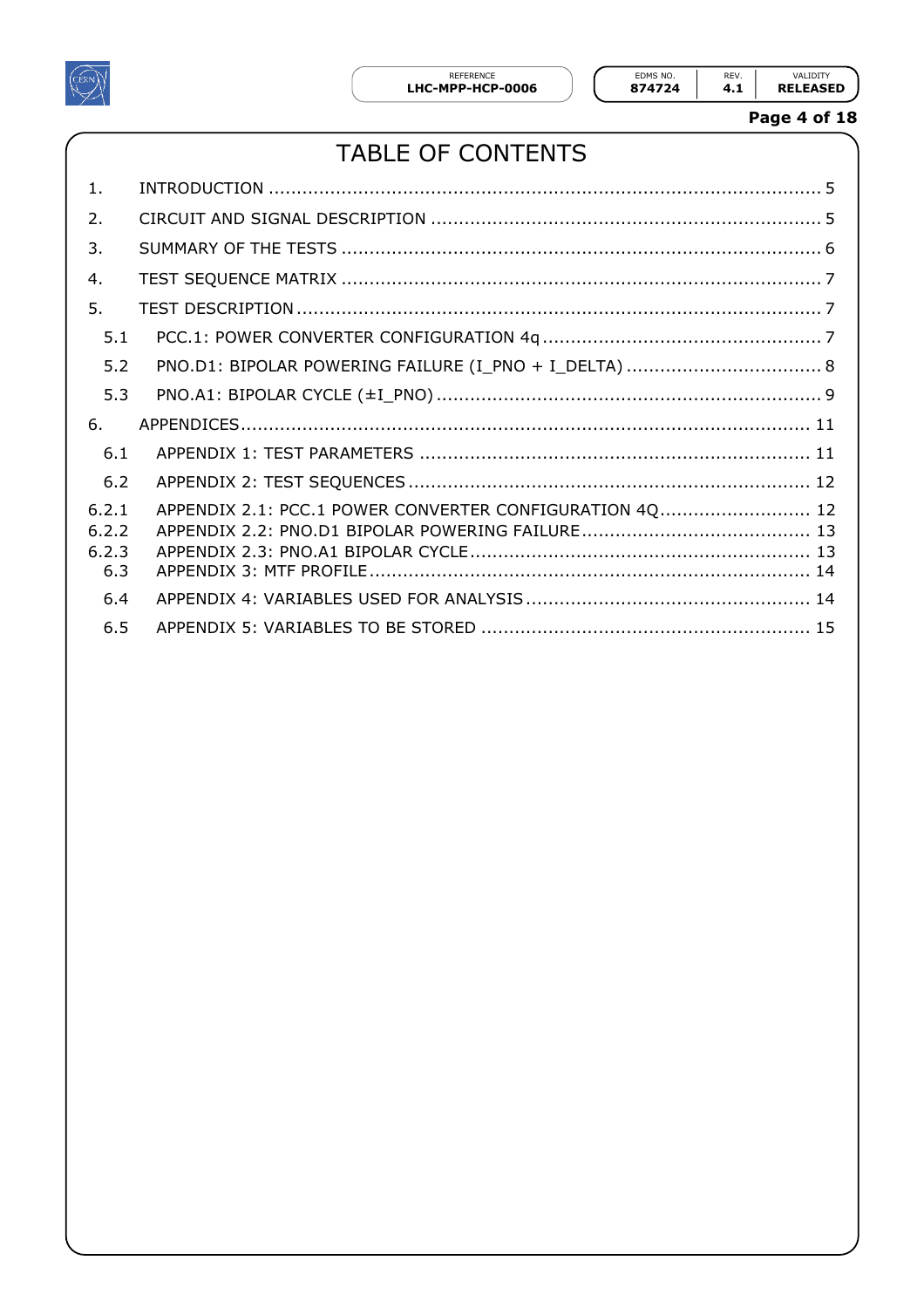

#### **Page 5 of 18**

### <span id="page-4-0"></span>**1. INTRODUCTION**

This Hardware Commissioning (HWC) procedure describes the test sequence, test parameters, analysis, and validation criteria for the powering tests of the 60A circuits of the LHC. A brief description of the circuit and the signals is given in section 2. An overview of the tests is given in section 3. The sequence of tests to be performed is described in section 4.

Each individual test, along with the required analysis and signatures, is described in section 5. The sequencer steps for each test are detailed in Appendix 2. Online analysis is performed by the sequencer based on criteria defined by the experts, see also Appendix 2. A detailed description of the offline analysis is documented on the MP3 website (cern.ch/MP3). Offline analysis and test validation is performed by experts from various teams.

Throughout all the tests, the basic cryogenic conditions for operation must be assured through the 60 A software Power Permit system. The conditions that are used to interlock the Power\_Permit signal are defined as:

- main magnet temperature in the whole arc <4 K,
- beam screen temperature along whole arc <30 K.

However it is noted that the magnets should be tested as close to nominal conditions as possible (thus 1.9 K).

Throughout this procedure the following abbreviations are used:

| CL:          | Current Leads (Responsible)                     |
|--------------|-------------------------------------------------|
| PIC:         | PIC (Team)                                      |
| <b>CRYO:</b> | Cryogenics (Team)                               |
| NC:          | Non-conformity                                  |
| PC:          | Power Converter (Team)                          |
| PM:          | Post Mortem                                     |
| <b>MP3:</b>  | Magnet circuits, powering and performance panel |

### <span id="page-4-1"></span>**2. CIRCUIT AND SIGNAL DESCRIPTION**

The LHC comprises a total of 376 pairs of horizontal and vertical orbit correctors which are installed at each focusing and defocusing main quadrupole magnet in the arcs. Quenches on 60 A magnets are detected by the power converter through magnet impedance growing. In addition, the power converter also provides current lead protection. [Figure 1](#page-4-2) shows the circuit diagram of the 60 A arc orbit correctors.



<span id="page-4-2"></span>Figure 1 – Simplified circuit schematic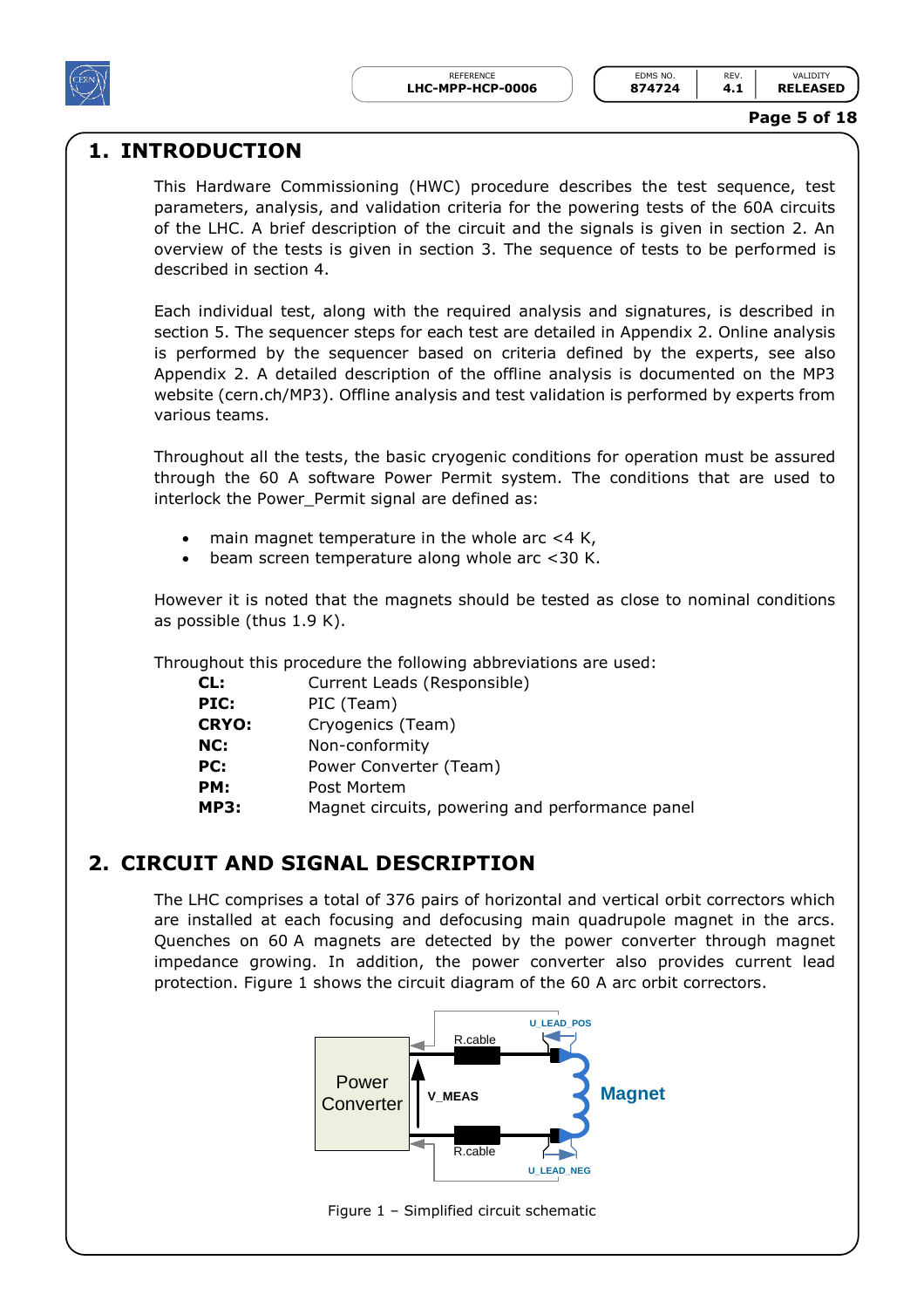

### **Page 6 of 18**

In order to power the 60 A orbit correctors a global permit signal is transmitted via the controls and the timing system to all converters in each of the eight LHC sectors when all conditions for powering in the long arc cryostat are met. [Figure 2](#page-5-1) shows the interlock transmission logic (see **EDMS 944765**).



## <span id="page-5-0"></span>**3. SUMMARY OF THE TESTS**

The entire test is made of the following steps, sorted by current level:

<span id="page-5-1"></span>

| PCC.1  | Converter Configuration 40                        |
|--------|---------------------------------------------------|
| PNO.d1 | Bipolar Powering Failure at $\pm (I_PNO+I_DELTA)$ |
| PNO.a1 | Bipolar Cycle to $\pm$ I PNO                      |

The test should start with the execution of the **PCC.1** test and the test must be passed, including the offline analysis by a TE-EPC expert. When testing multiple systems in parallel, PCC should be separately made on the H and V systems.

Following this approval the **PNO.d1** tests can be performed, followed by an offline analysis. Upon approval of the **PNO.d1** test one can proceed with the **PNO.a1** test. At the end, in order to validate the circuit, the three steps **PCC.1**, **PNO.a1** and **PNO.d1** must have been completed successfully. A list of variables will then be stored in MTF to characterise the circuit.

The following table summarizes the tests to be carried out for each circuit, as well as the teams that have to perform the analysis. More information on each type of analysis can be found in section 5.

| Test name    | MP3 | <b>PC</b> |
|--------------|-----|-----------|
| <b>PCC.1</b> |     |           |
| PNO.d1       |     |           |
| PNO.a1       |     |           |

If a test fails, the failure should be reported to the EIC, who will consult the PC and/or MP3 specialists to decide on the best action. It may be necessary to proceed with further investigations to find the source of the failure. If the failure is significant, the MP3 or PC expert should open a NC (non-conformity).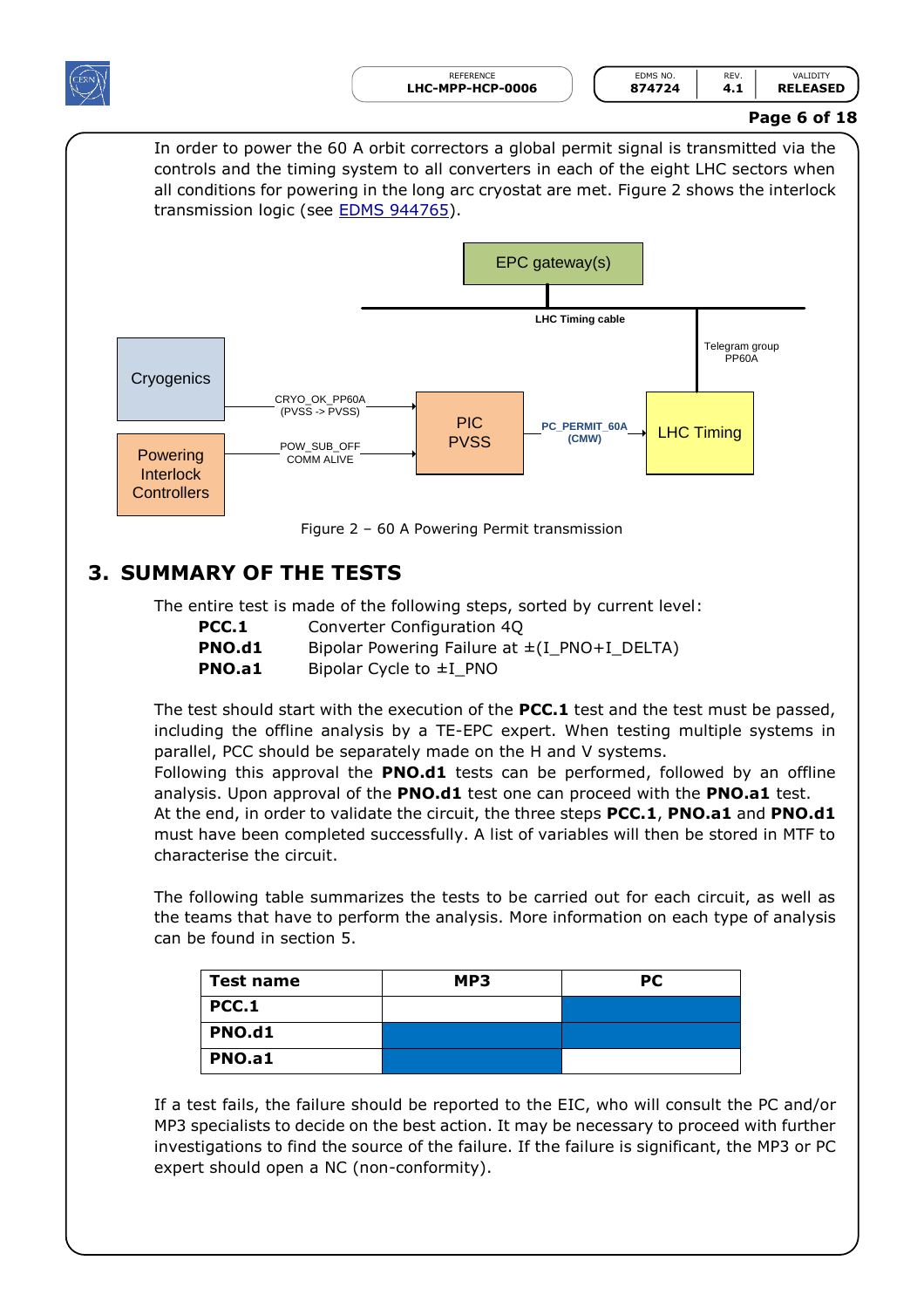

## <span id="page-6-0"></span>**4. TEST SEQUENCE MATRIX**

[Table 1](#page-6-3) shows the tests that have been performed for previous HWC campaigns and that will be performed for the upcoming campaign. Included is also a set of tests to be performed in case of warm-up of the sector.

<span id="page-6-3"></span>Table 1 – Tests to be performed (indicated in blue) for different HWC campaigns or other situations.

|                                   | <b>PCC.1</b> | <b>PNO.d1</b> | PNO.a1 |
|-----------------------------------|--------------|---------------|--------|
| Warm up of the circuit above 90 K |              |               |        |
| Technical stop $>$ 3 weeks        |              |               |        |
| <b>HWC 2008</b>                   |              |               |        |
| <b>HWC 2014</b>                   |              |               |        |

## <span id="page-6-1"></span>**5. TEST DESCRIPTION**

### <span id="page-6-2"></span>5.1 PCC.1: POWER CONVERTER CONFIGURATION 4Q

The aim of this test is to validate the configuration and the performance of the power converter. It also checks the crowbar activation at low current.



Figure 3 – Current cycle during PCC.1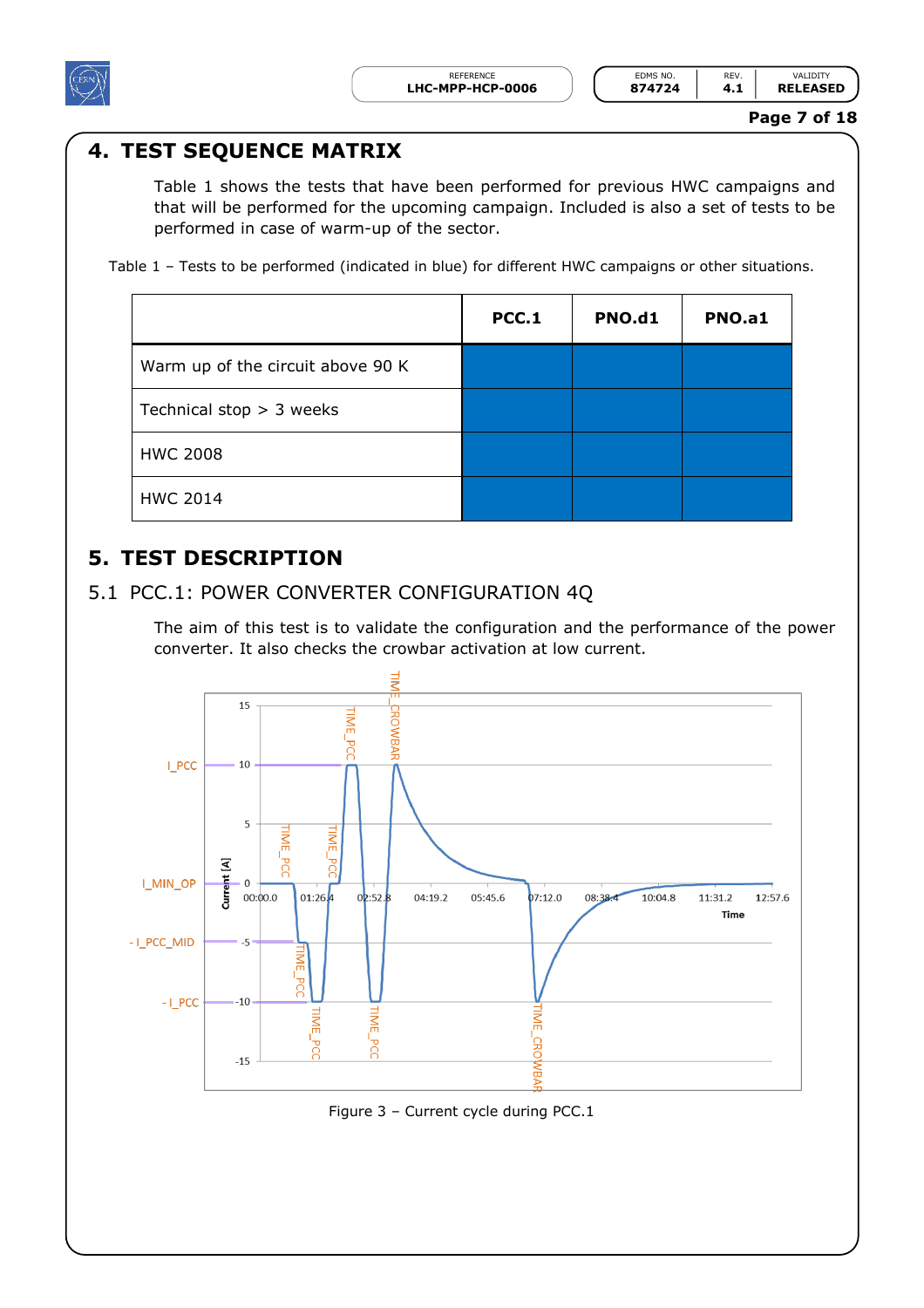

| REFERENCE          | EDMS NO. | <b>REV</b> | $\lambda$ l Inity |
|--------------------|----------|------------|-------------------|
| <b>PP-HCP-0006</b> | 874724   |            | <b>RELEASED</b>   |
|                    |          |            |                   |

**Page 8 of 18**

| The offline analysis is listed below: |  |  |  |  |
|---------------------------------------|--|--|--|--|
|---------------------------------------|--|--|--|--|

| <b>Responsible</b> | <b>Type of analysis</b>                                                                                  | <b>Criteria</b>                                         |
|--------------------|----------------------------------------------------------------------------------------------------------|---------------------------------------------------------|
| <b>PC</b>          | Verify the converter current<br>I MEAS after the crowbar<br>activation for both bipolar cycles           | $ I_MEAS @60s = +3.7A \pm 0.6A$                         |
| <b>PC</b>          | Verify that the exponential decay<br>of I_MEAS and V_MEAS is within<br>tolerance for both bipolar cycles | Tolerance(I_MEAS)  <= 1A<br> Tolerance(V_MEAS)  <= 0.1V |

### <span id="page-7-0"></span>5.2 PNO.D1: BIPOLAR POWERING FAILURE (I\_PNO + I\_DELTA)

This test verifies the correct behaviour of the crowbar at nominal current following a powering failure. This test will be done at I\_PNO + I\_DELTA to ensure that the magnets are trained to a margin above I\_PNO and to avoid quenches at flattop.



Figure 4 – Current cycle during PNO.d1

The offline analysis for the +I\_PNO cycle is listed below:

| <b>Responsible</b> | <b>Type of analysis</b>                                                                                | Criteria                                                          |
|--------------------|--------------------------------------------------------------------------------------------------------|-------------------------------------------------------------------|
| <b>PC</b>          | Verify the time duration after the<br>crowbar activation when V_MEAS<br>is no longer $-1.1V \pm 0.1V$  | $60s \pm 10s$                                                     |
| <b>PC</b>          | Verify that converter current is<br>within range when the converter<br>voltage is no longer -1.1V±0.1V | $I$ MEAS = $+23A \pm 5A$                                          |
| <b>PC</b>          | Verify the converter current 120s<br>after the crowbar activation                                      | $I_MEAS@120s = +8A±2A$                                            |
| <b>PC</b>          | Verify that the exponential decay<br>of I_MEAS and V_MEAS is within<br>tolerance                       | Tolerance(I_MEAS)  <= 2A<br> Tolerance(V_MEAS) <=0.<br><b>15V</b> |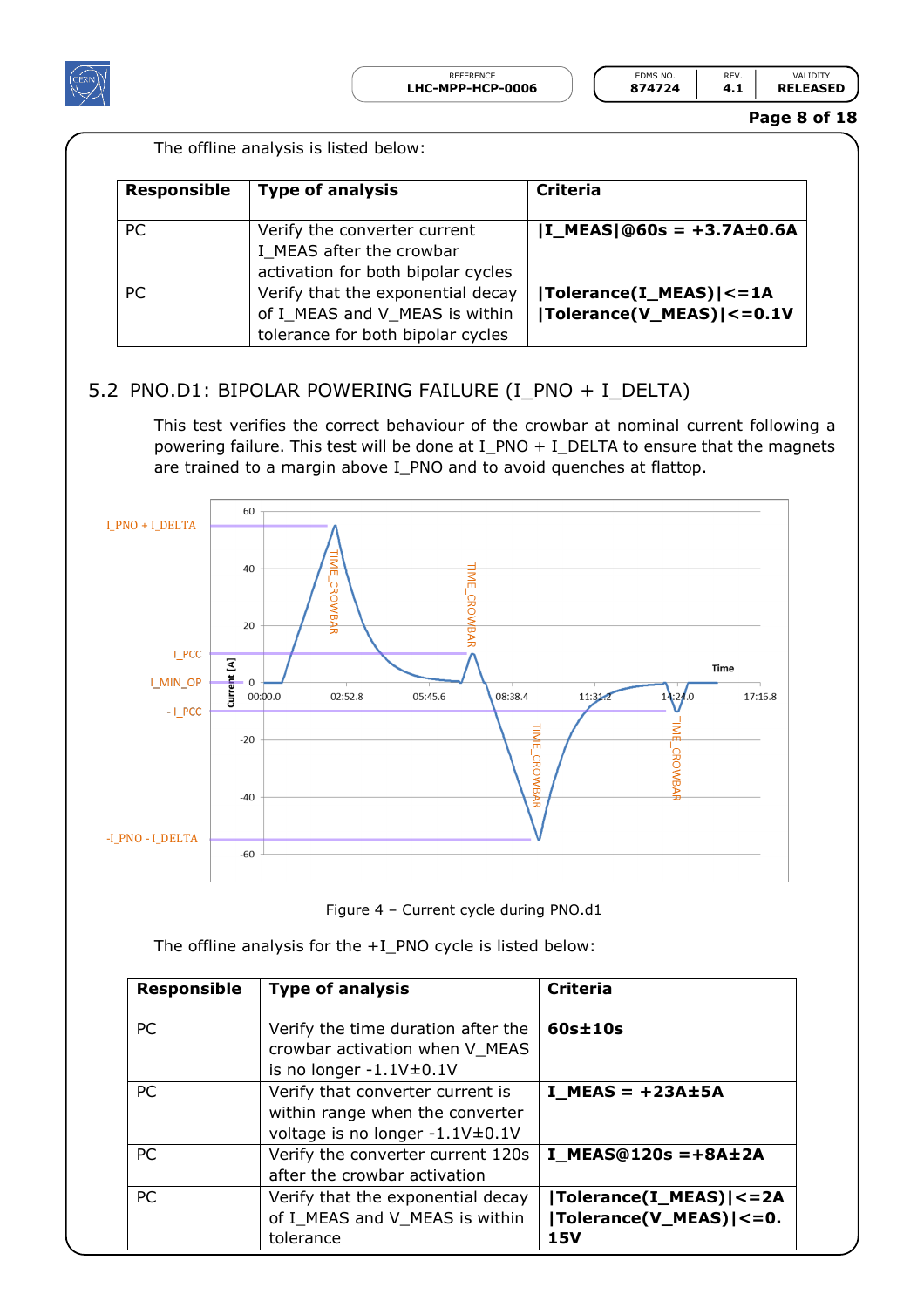

REFERENCE **LHC-MPP-HCP-0006 874724 4.1 RELEASED**

The offline analysis for the -I\_PNO cycle is listed below:

| EDMS NO. | FV |                      |
|----------|----|----------------------|
| 874724   |    | <b>RELEASE</b><br>ED |

**Page 9 of 18**

| <b>Responsible</b> | <b>Type of analysis</b>                                                                                    | Criteria                                                          |
|--------------------|------------------------------------------------------------------------------------------------------------|-------------------------------------------------------------------|
| <b>PC</b>          | Verify the time duration after the<br>crowbar activation when V MEAS<br>is no longer $+1.1V\pm0.1V$        | $60s \pm 10s$                                                     |
| <b>PC</b>          | Verify that converter current is<br>within range when the converter<br>voltage is no longer $+1.1V\pm0.1V$ | $I$ MEAS = -25A $\pm$ 5A                                          |
| <b>PC</b>          | Verify the converter current 120s<br>after the crowbar activation                                          | $I$ MEAS@120s =-8A±2A                                             |
| <b>PC</b>          | Verify that the exponential decay<br>of I_MEAS and V_MEAS is within<br>tolerance                           | Tolerance(I_MEAS)  <= 2A<br>$ Tolerance(V_MEAS)  \lt = 0.$<br>15V |

### <span id="page-8-0"></span>5.3 PNO.A1: BIPOLAR CYCLE (±I\_PNO)

This test verifies the correct behaviour of the magnets and current leads at nominal current.



#### Figure 5 – Current cycle during PNO.a1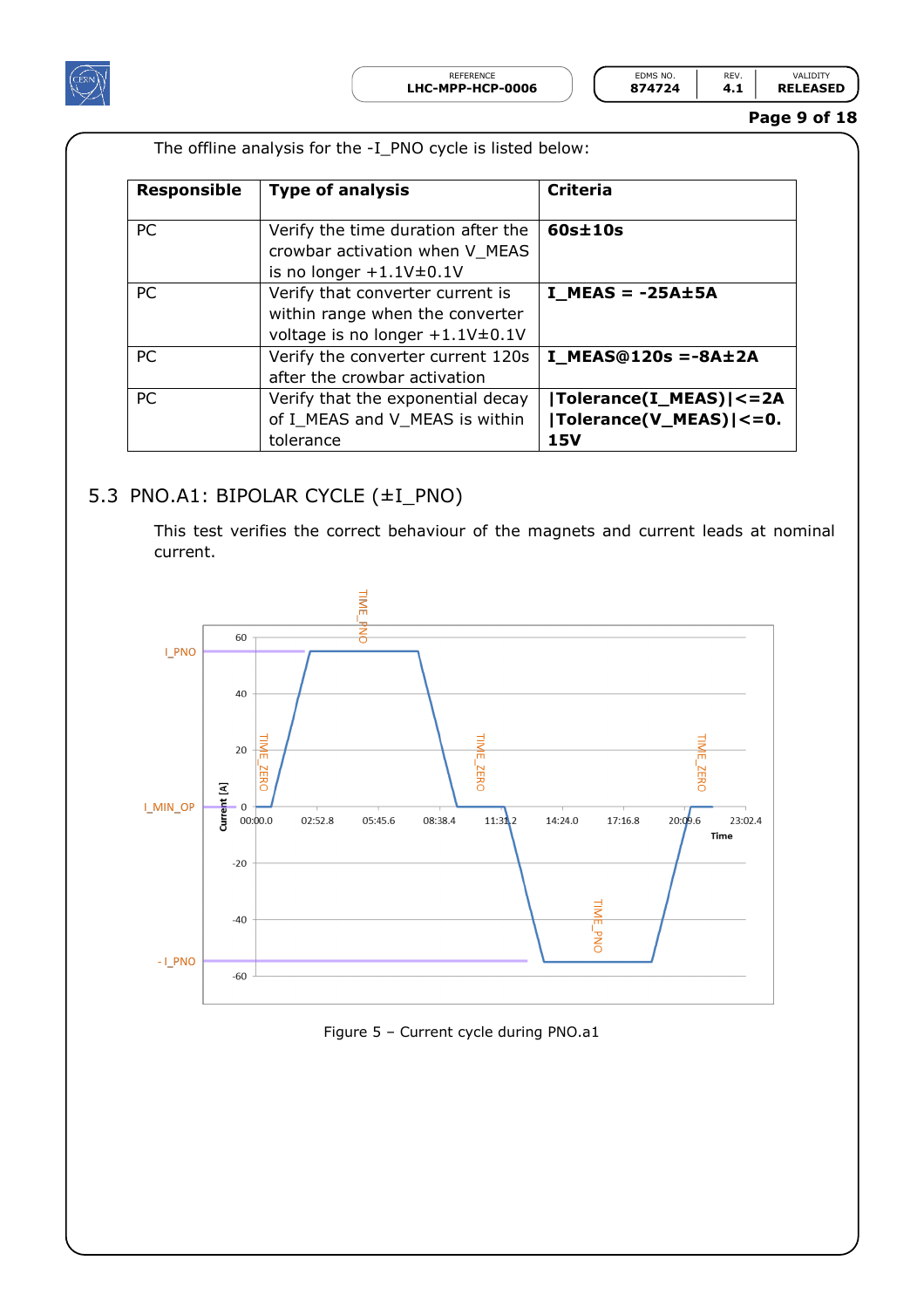

| LHC-MPP-HCP-0006 | 874724  |     | <b>RELEASED</b> |
|------------------|---------|-----|-----------------|
| RFFFRFNCF        | FDMS NO | RFV |                 |

**Page 10 of 18**

|                    | The offline analysis is listed below:                                                                                                                                       |                                                                        |
|--------------------|-----------------------------------------------------------------------------------------------------------------------------------------------------------------------------|------------------------------------------------------------------------|
| <b>Responsible</b> | <b>Type of analysis</b>                                                                                                                                                     | <b>Criteria</b>                                                        |
| MP3                | Verify the offset voltage for both<br>POS and NEG leads at I_MIN_OP                                                                                                         | $ U$ _LEAD_NEG $  \lt$ = 3.5mV<br>$ U$ _LEAD_POS $  \lt$ = 3.5mV       |
| MP3                | Verify the maximum current lead<br>voltage at both $\pm$ I_PNO                                                                                                              | $ U$ _LEAD_NEG $ $ =<br>50mV±25mV<br>$ U$ _LEAD_POS $ $ =<br>50mV±25mV |
| MP3                | Verify the current lead resistance<br>during both positive and<br>negative cycles                                                                                           | R LEAD POS =<br>$0.4$ m $Ohm±50%$<br>R_LEAD_NEG =<br>$0.4$ m $Ohm±50%$ |
| MP3                | Verify the slope of the resistance<br>change with time at I_PNO<br>during both positive and<br>negative cycles                                                              | DRDT_LEAD_POS<br>$<$ 1.8u0hm/s<br>DRDT_LEAD_NEG<br>$<$ 1.8u0hm/s       |
| MP3                | Evaluate the circuit inductance<br>during both positive and<br>negative cycles                                                                                              | $L$ CIRCUIT = 2.8H $\pm$ 0.3H                                          |
| MP3                | Magnet resistance by subtracting<br>the cable voltage<br>(I_MEAS*V_MEAS) and the leads<br>voltage from the converter<br>voltage during both positive and<br>negative cycles | R_MAGNET < 3mOhm                                                       |
| MP3                | Evaluate the average offset<br>between the reference and the<br>measured voltage. Record the<br>maximum offset during both<br>positive and negative cycles                  | U_PC_OFFSET <50mV                                                      |
| MP3                | Average of magnet resistance<br>during positive and negative<br>cycle                                                                                                       | (R_MAGNET_PNO_POS+<br>R_MAG_PNO_NEG)/2                                 |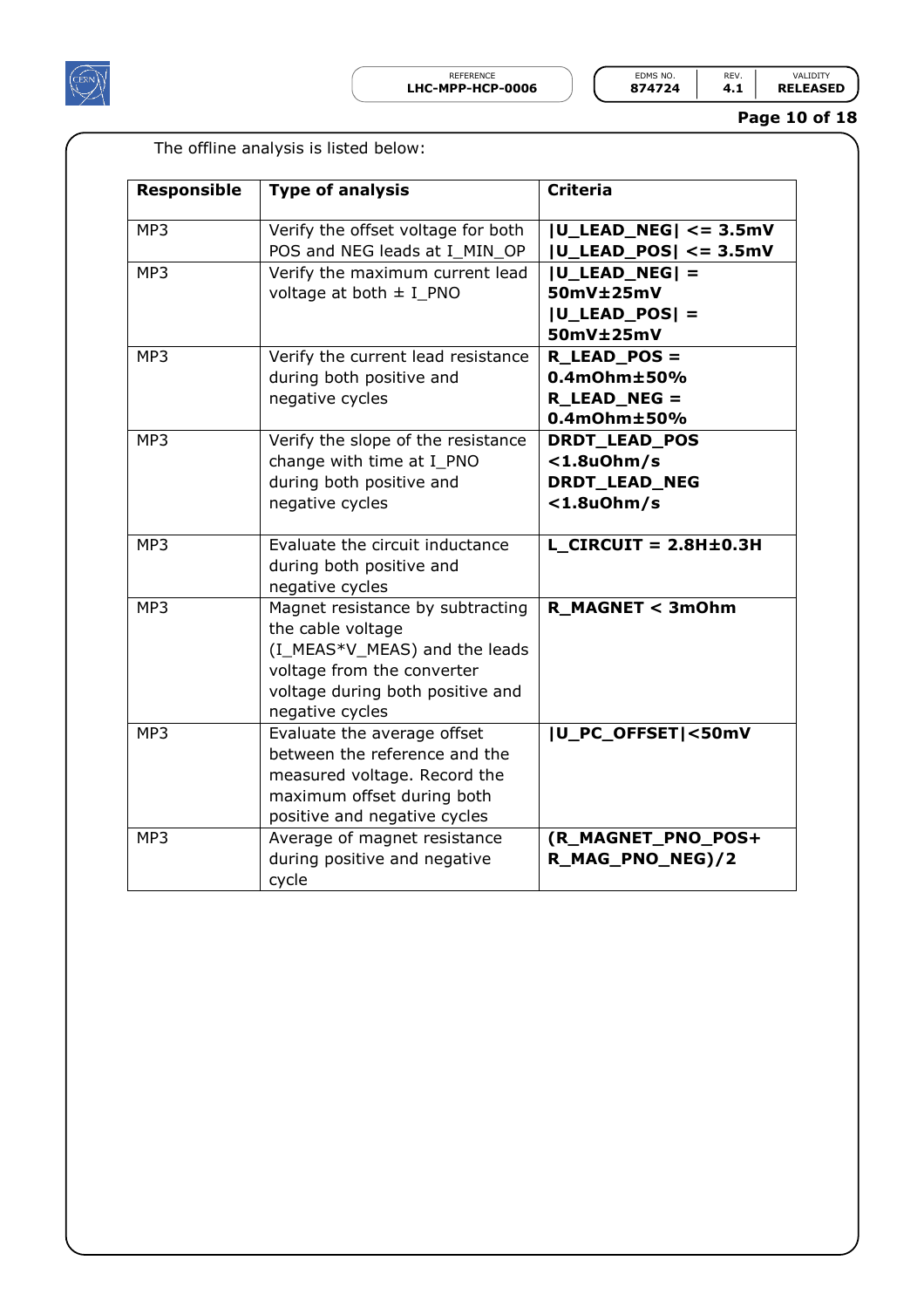

REFERENCE **EDMS NO.** REV. VALIDITY<br>**PP-HCP-0006 874724 4.1 RELEASED** 

#### **Page 11 of 18**

## <span id="page-10-0"></span>**6. APPENDICES**

### <span id="page-10-1"></span>6.1 APPENDIX 1: TEST PARAMETERS

The following parameters are valid for all circuits unless otherwise noted in the list of exceptions (see LHC-MPP-HCP-0103 EDMS Number 1375861)

| Parameter       | Value         | Unit       | Description                                   |
|-----------------|---------------|------------|-----------------------------------------------|
| I PCC           | 10            | A          | Maximum current used in PCC                   |
| I PCC MID       | 5             | A          | Intermediate current used in PCC              |
| I PNO           | 55            | A          | Nominal current                               |
| I DELTA         | 5             | A          | Current margin for training beyond I_PNO      |
| I MIN OP        | 0             | A          | Minimum operational current                   |
| I EARTH PCC MAX | 0.005         | A          | Maximum earth leakage on PC during PCC        |
| I EARTH PNO MAX | 0.005         | A          | Maximum earth leakage on PC during PNO        |
| I ERR MAX       | 0.0042        | A          | Maximum error on current measurement          |
| R LEAD MAX      | 0.00135       | <b>Ohm</b> | Maximum acceptable resistance value for CL    |
| R LEAD MIN      | 0.00045       | <b>Ohm</b> | Minimum acceptable resistance value for CL    |
| DIDT PNO        | 0.5           | A/s        | Nominal current ramp rate                     |
| DIDT PCC        |               | A/s        | Current ramp rate used in PCC                 |
| ACC PNO         | 0.25          | A/s2       | Nominal current acceleration                  |
| TIME PNO        | 300           | S          | Time for the flat-tops at I PNO               |
| TIME ZERO       | 30            | s          | Time for the flat-tops at I_MIN_OP            |
| TIME PCC        | 10            | s          | Time for the flat-tops in PCC                 |
| TIME CROWBAR    | $\mathcal{P}$ | s          | Time interval used in the crowbar tests       |
| TIME ACTIVATION | <b>LSA</b>    | s          | Time since activation > $3 L/(R + R$ crowbar) |
| U LEAD MAX      | 0.0035        | $\vee$     | Maximum acceptable voltage on CL              |



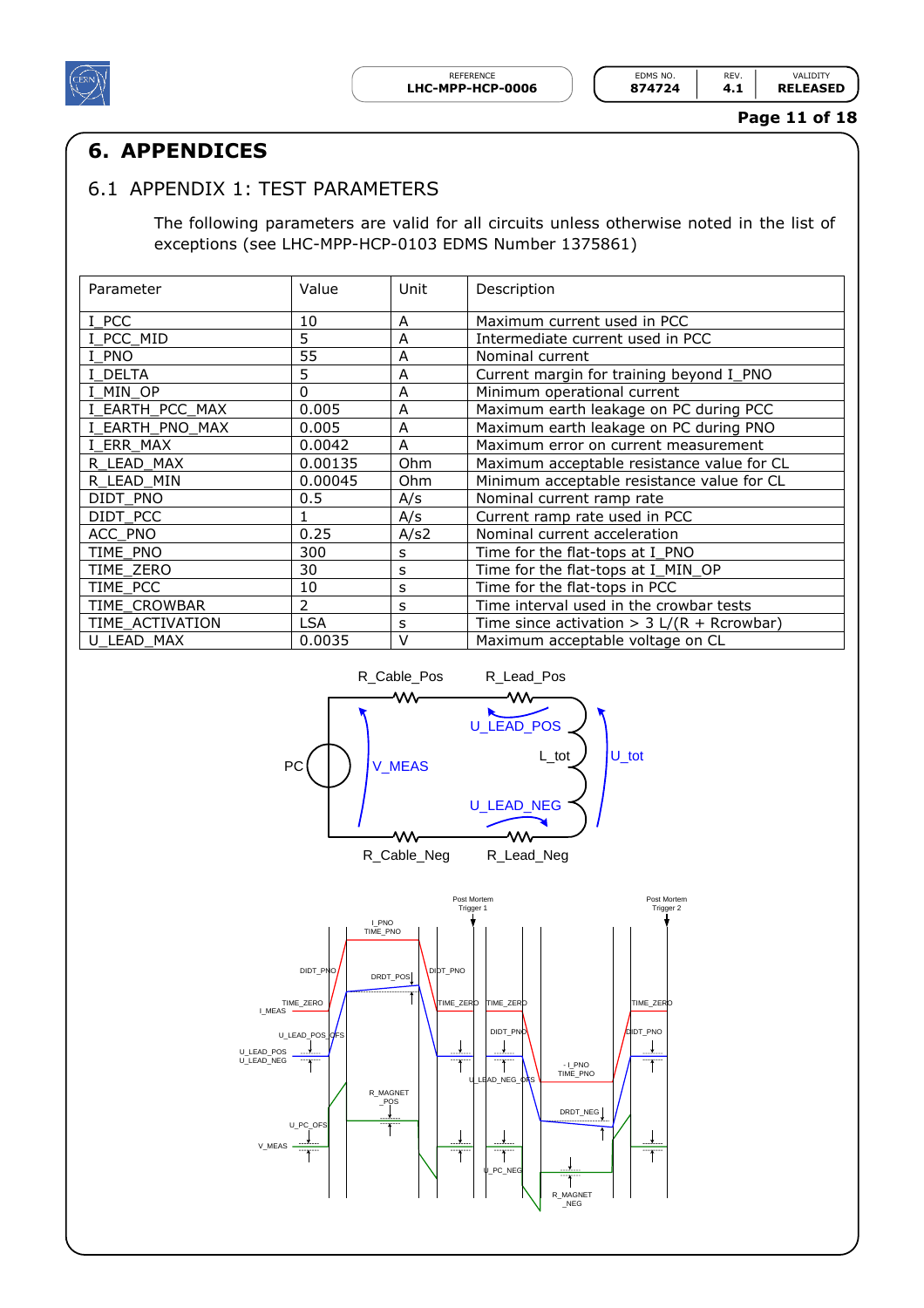

REFERENCE **EDMS NO.** REV. VALIDITY<br>**IPP-HCP-0006 874724 4.1 RELEASED** 

**Page 12 of 18**

## <span id="page-11-0"></span>6.2 APPENDIX 2: TEST SEQUENCES

### <span id="page-11-1"></span>6.2.1 APPENDIX 2.1: PCC.1 POWER CONVERTER CONFIGURATION 4Q

During this step, the configuration and the performance of the power converter are checked.

| <b>Step</b>  | <b>Description</b>                                                                        | <b>Criteria</b>                                     |
|--------------|-------------------------------------------------------------------------------------------|-----------------------------------------------------|
| $\mathbf{1}$ | Check the converter configuration. The converter or                                       | EPC ensures that the converter is                   |
|              | database configuration may be updated as part of this                                     | configured.                                         |
|              | process.                                                                                  |                                                     |
| 2            | Start the power converter. Once in standby, initiate a                                    | Check that the PM file PM_STARTUP_PCC               |
|              | converter fault to create a post-mortem event.                                            | exists                                              |
| 3            | Start the converter and wait TIME PCC at I MIN OP.                                        | U_LEAD  <u_lead_max< td=""></u_lead_max<>           |
|              | Measure the current lead offset. Remove the offset from                                   |                                                     |
|              | all subsequent measurements.                                                              |                                                     |
| 4            | Ramp the converter to -I_PCC_MID at DIDT_PCC and<br>ACC_PNO.                              |                                                     |
| 5            | Wait TIME PCC at -I PCC MID.                                                              |                                                     |
| 6            | Ramp the converter to -I_PCC at DIDT_PCC and<br>ACC_PNO.                                  |                                                     |
| 7            | Reset the U_LEAD buffers. Wait TIME_PCC at -I_PCC.                                        | For both POS and NEG:                               |
|              | Obtain the converter maximum lead voltage and                                             | R_LEAD_XXX_PCC =                                    |
|              | maximum absolute current error.                                                           | (U LEAD XXX PCC NEG-                                |
|              |                                                                                           | U_LEAD_XXX_OFS_PCC_POS)/I_PCC =                     |
|              |                                                                                           | $0.9$ mOhm $\pm$ 50%                                |
| 8            |                                                                                           | I ERR <i err="" max<="" td=""></i>                  |
|              | Ramp the converter to I_MIN_OP at DIDT_PCC and<br>ACC_PNO. Wait TIME_PCC at I_MIN_OP.     |                                                     |
| 9            | Ramp the converter to I PCC at DIDT PCC and ACC PNO.                                      |                                                     |
|              |                                                                                           |                                                     |
| 10           | Reset the U_lead buffers. Wait TIME_PCC at I_PCC.                                         | For both POS and NEG:                               |
|              | Obtain the converter maximum lead voltage.                                                | R_LEAD_XXX_PCC_POS =                                |
|              |                                                                                           | (U_LEAD_XXX_PCC_POS -                               |
|              |                                                                                           | U_LEAD_XXX_OFS_PCC_POS)/I_PCC =                     |
|              |                                                                                           | $0.9$ mOhm $\pm 50%$                                |
| 11           | Ramp the converter to -I_PCC at DIDT_PCC and<br>ACC_PNO.                                  |                                                     |
| 12           | Wait TIME_PCC at -I_PCC.                                                                  |                                                     |
| 13           | Ramp the converter to I_PCC at DIDT_PCC and ACC_PNO.                                      | I_EARTH <i_earth_pcc_max< td=""></i_earth_pcc_max<> |
|              | At the end of the ramp obtain the converter maximum                                       |                                                     |
|              | earth current, and maximum absolute current error.                                        | I_ERR <i_err_max< td=""></i_err_max<>               |
| 14           | Wait TIME_CROWBAR at I_PCC.                                                               |                                                     |
| 15           | Activate the crowbar by setting a converter power failure                                 | Check that the PM file PM CROWBAR POS               |
|              | (FGC_STATE fault). Record the name of the post-mortem                                     | exists                                              |
|              | file that is created.                                                                     |                                                     |
| 16           | Wait until all the following conditions are true:                                         | Check that only FGC_STATE fault is                  |
|              | 1. PC is FAULT_OFF or OFF                                                                 | present                                             |
|              | 2. Wait TIME_ACTIVATION                                                                   |                                                     |
|              | 3. I MEAS < 1A                                                                            |                                                     |
| 17           | 4. PM has finished sending data<br>Start the converter and ramp to -I_PCC at DIDT_PCC and |                                                     |
|              | ACC_PNO. Wait TIME_CROWBAR at -I_PCC.                                                     |                                                     |
|              | Then, acquire the PC faults.                                                              |                                                     |
| 18           | Activate the crowbar by setting a converter power failure                                 | Check that the PM file PM_CROWBAR_NEG               |
|              | (FGC_STATE fault). Record the name of the post-mortem                                     | exists                                              |
|              | file that is created.                                                                     |                                                     |
|              |                                                                                           |                                                     |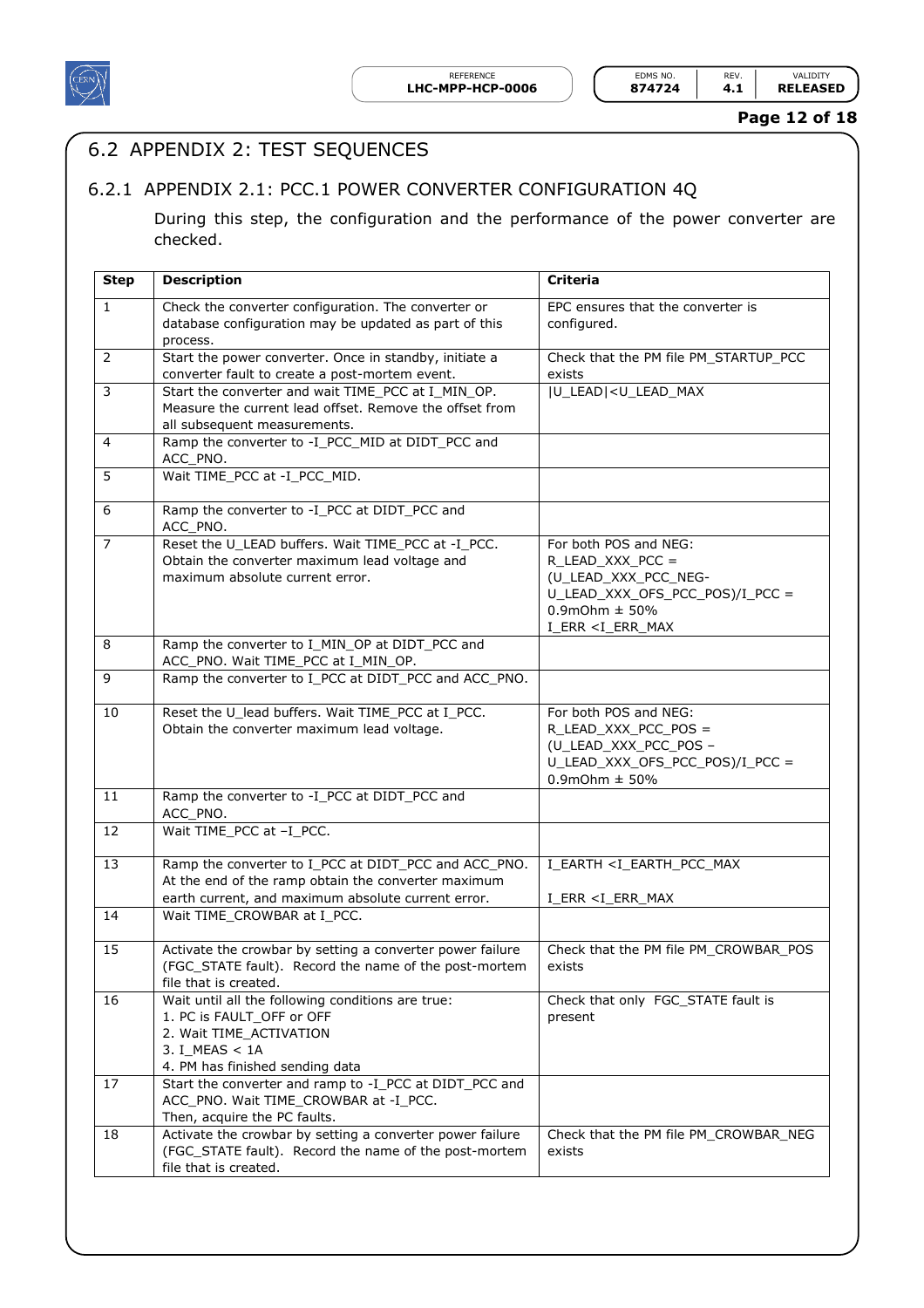

| <b>IPP-HCP-0006</b> | 874724   | 4    | <b>RELEASED</b> |
|---------------------|----------|------|-----------------|
| REFERENCE           | FDMS NO. | REV. |                 |

## **Page 13 of 18**

| 19 | Wait until all the following conditions are true:<br>1. PC is FAULT OFF or OFF<br>2. Wait TIME ACTIVATION<br>3. I MEAS < 1A | Check that only FGC STATE fault is<br>present |
|----|-----------------------------------------------------------------------------------------------------------------------------|-----------------------------------------------|
|    | 4. PM has finished sending data                                                                                             |                                               |

## <span id="page-12-0"></span>6.2.2 APPENDIX 2.2: PNO.D1 BIPOLAR POWERING FAILURE

| <b>Step</b>    | <b>Description</b>                                                                                                                                                                             | <b>Criteria</b>                                     |
|----------------|------------------------------------------------------------------------------------------------------------------------------------------------------------------------------------------------|-----------------------------------------------------|
| $\mathbf{1}$   | Turn the PC to standby                                                                                                                                                                         |                                                     |
| 2              | Ramp to I PNO+I DELTA at DIDT PNO and ACC PNO.<br>Wait TIME CROWBAR, then initiate a converter fault<br>(FGC_STATE fault) to trigger the post-mortem acquisition.                              | Check that the PM file<br>PM CROWBAR PNO POS exists |
| 3              | Wait until all the following conditions are true:<br>1. PC is FAULT OFF or OFF<br>2. Wait TIME ACTIVATION<br>3. I MEAS < 1A<br>4. PM has finished sending data<br>Then, acquire the PC faults. | Check that only FGC STATE fault is<br>present       |
| 4              | Turn on the converter and ramp the current to $+I$ PCC at<br>DIDT PNO and ACC PNO, wait TIME CROWBAR, ramp to<br>I MIN OP at DIDT PNO and ACC PNO                                              | Ramp successful (no PC fault)                       |
| 5              | Ramp to<br>-I_PNO-I_DELTA at DIDT_PNO and ACC_PNO. Wait<br>TIME_CROWBAR, then initiate a converter fault<br>(FGC_STATE fault) to trigger the post-mortem acquisition.                          | Check that the PM file<br>PM CROWBAR PNO NEG exists |
| 6              | Wait until all the following conditions are true:<br>1. PC is FAULT OFF or OFF<br>2. Wait TIME ACTIVATION<br>3. I MEAS < 1A<br>4. PM has finished sending data<br>Then, acquire the PC faults. | Check that only FGC STATE fault is<br>present       |
| $\overline{7}$ | Turn on the converter and ramp the current to -I_PCC at<br>DIDT_PNO and ACC_PNO, wait TIME_CROWBAR, ramp to<br>I MIN OP at DIDT PNO and ACC PNO                                                | Ramp successful (no PC fault)                       |

### <span id="page-12-1"></span>6.2.3 APPENDIX 2.3: PNO.A1 BIPOLAR CYCLE

| <b>Step</b>    | <b>Description</b>                                                                                      | <b>Criteria</b>                               |
|----------------|---------------------------------------------------------------------------------------------------------|-----------------------------------------------|
| $\mathbf{1}$   | Turn on the converter and wait at least TIME ZERO at<br>I MIN OP.                                       |                                               |
| 2              | Ramp the current to I_PNO at DIDT_PNO and ACC_PNO.                                                      |                                               |
| 3              | Reset the converter maximum I earth buffer. Wait at<br>least TIME PNO at I PNO.<br>Acquire I EARTH.     | I EARTH <i earth="" max<="" pno="" td=""></i> |
| 4              | Ramp the current to I MIN OP at DIDT PNO and<br>ACC PNO.                                                |                                               |
| 5              | Wait at least TIME ZERO at I MIN OP. After waiting<br>acquire converter maximum absolute current error. | I ERR <i err="" max<="" td=""></i>            |
| 6              | Initiate a converter fault (FGC STATE fault) to trigger the<br>post mortem acquisition.                 | Check if PM file PM CYCLE PNO POS<br>exists   |
| $\overline{7}$ | Turn on the converter and wait at least TIME ZERO at -<br>I MIN OP.                                     |                                               |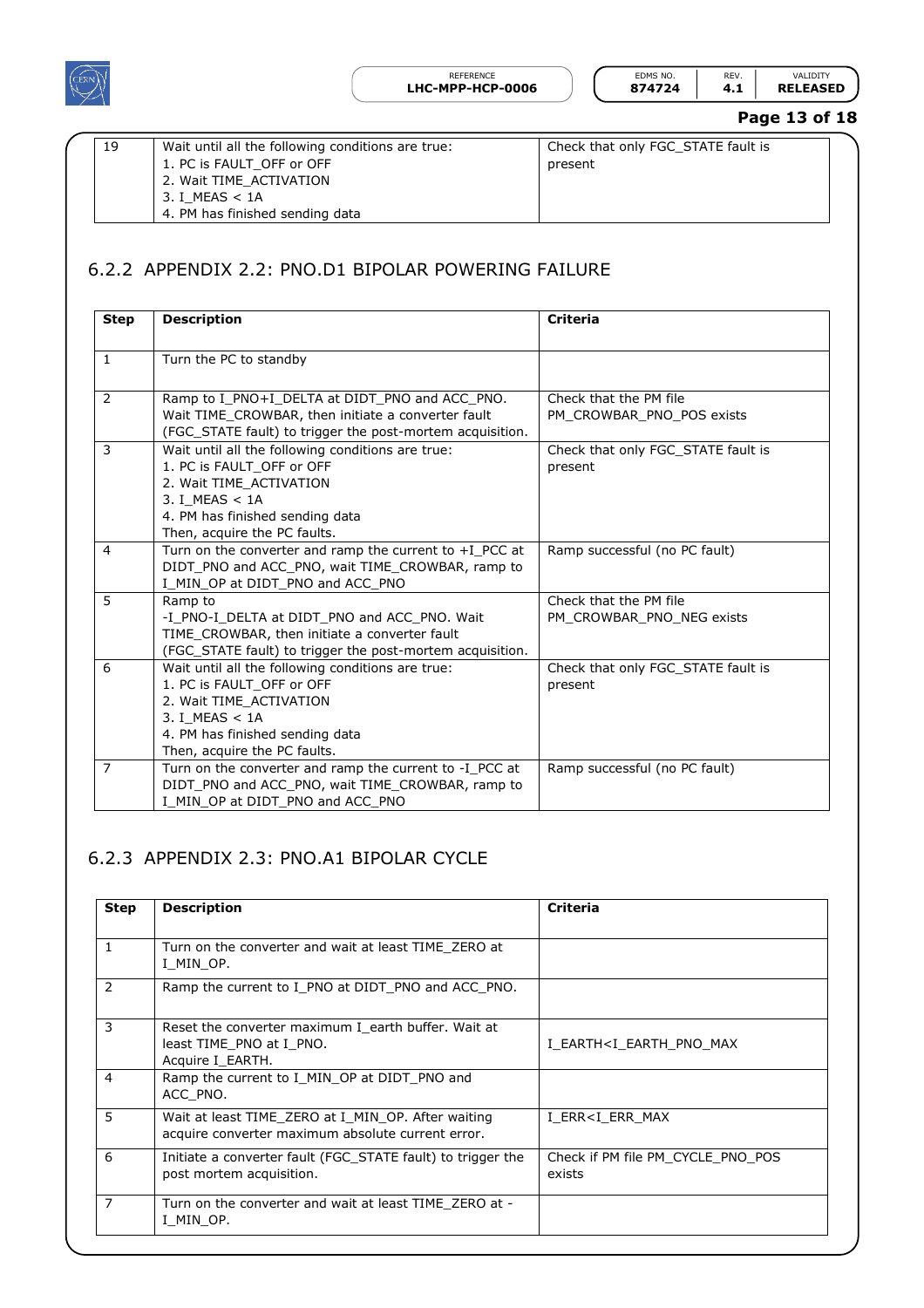

| <b>PP-HCP-0006</b> | 874724   | 4. . | <b>RELEAS</b> |
|--------------------|----------|------|---------------|
| REFERENCE          | FDMS NO. |      |               |

#### **Page 14 of 18**

| 8  | Ramp the current to<br>-I PNO at DIDT PNO and ACC PNO.                                                  |                                               |
|----|---------------------------------------------------------------------------------------------------------|-----------------------------------------------|
| 9  | Reset the converter maximum I earth buffers. Wait at<br>least TIME PNO at -I PNO.<br>Acquire I EARTH.   | I EARTH <i earth="" max<="" pno="" td=""></i> |
| 10 | Ramp the current to I_MIN_OP at DIDT_PNO and<br>ACC PNO.                                                |                                               |
| 11 | Wait at least TIME ZERO at I MIN OP. After waiting<br>acquire converter maximum absolute current error. | I ERR <i err="" max<="" td=""></i>            |
| 12 | Initiate a converter fault (FGC STATE fault) to trigger the<br>post mortem acquisition.                 | Check if PM file PM CYCLE PNO NEG<br>exists   |

### <span id="page-13-0"></span>6.3 APPENDIX 3: MTF PROFILE

This is the MTF profile for the 60 A circuits: 095-HCA PCC.1 Converter Configuration 4Q 701-HCA PNO.a1 Bipolar Cycle I\_PNO 731-HCA PNO.d1 Bipolar Powering Failure

#### <span id="page-13-1"></span>6.4 APPENDIX 4: VARIABLES USED FOR ANALYSIS

The parameters below are given for an example circuit, RPLA.12L8.RCBH11.L8B1. The same parameters can be found for other circuits by changing the circuit name.

| <b>Description</b>                                                                           | Parameter name                                                                                   | <b>Source</b>                            |
|----------------------------------------------------------------------------------------------|--------------------------------------------------------------------------------------------------|------------------------------------------|
| Current measurement of<br>RPLA.12L8.RCBH11.L8B1                                              | RPLA.12L8.RCBH11.L8B1:I MEAS                                                                     | <b>PM</b>                                |
| Voltage measurement of<br>RPI A.121 8.RCBH11.I 8B1                                           | RPLA.12L8.RCBH11.L8B1:V_MEAS                                                                     | <b>PM</b>                                |
| Voltage across current lead at low<br>polarity voltage tap of<br>RPLA.12L8.RCBH11.L8B1       | RPLA.12L8.RCBH11.L8B1:U_LEAD_NEG                                                                 | <b>PM</b>                                |
| Voltage across current lead at high<br>polarity voltage tap of<br>RPLA.12L8.RCBH11.L8B1      | RPLA.12L8.RCBH11.L8B1:U LEAD POS                                                                 | <b>PM</b>                                |
| Calculated ratio U LEAD NEG/I MEAS<br>of RPLA.12L8.RCBH11.L8B1                               | RPLA.12L8.RCBH11.L8B1:R_LEAD_NEG                                                                 | <b>PM</b>                                |
| Calculated ratio U_LEAD_POS/I_MEAS<br>of RPLA.12L8.RCBH11.L8B1                               | RPLA.12L8.RCBH11.L8B1:R_LEAD_POS                                                                 | <b>PM</b>                                |
| Inductance of the circuit<br>RPLA.12L8.RCBH11.L8B1                                           | RPLA.12L8.RCBH11.L8B1:L_TOT                                                                      | <b>LHC Functional</b><br>Layout Database |
| Warm cable resistance of<br>RPLA.12L8.RCBH11.L8B1                                            | RPLA.12L8.RCBH11.L8B1:R_TOT                                                                      | <b>LHC Functional</b><br>Layout Database |
| Measured warm cable resistance of<br>RPLA.12L8.RCBH11.L8B1                                   | RPLA.12L8.RCBH11.L8B1:R_TOT_MEAS<br><b>URED</b>                                                  | <b>LHC Functional</b><br>Layout Database |
| Maximum ground current on load side<br>measured by the converter of<br>RPLA.12L8.RCBH11.L8B1 | RPLA.12L8.RCBH11.L8B1:<br><b>MEAS.MAX_I_EARTH</b>                                                | <b>FGC</b>                               |
| Maximum lead voltage measured by<br>the converter of<br>RPLA.12L8.RCBH11.L8B1                | RPLA.12L8.RCBH11.L8B1:<br>MEAS.MAX_U_LEADS [0]<br>RPLA.12L8.RCBH11.L8B1:<br>MEAS.MAX_U_LEADS [1] |                                          |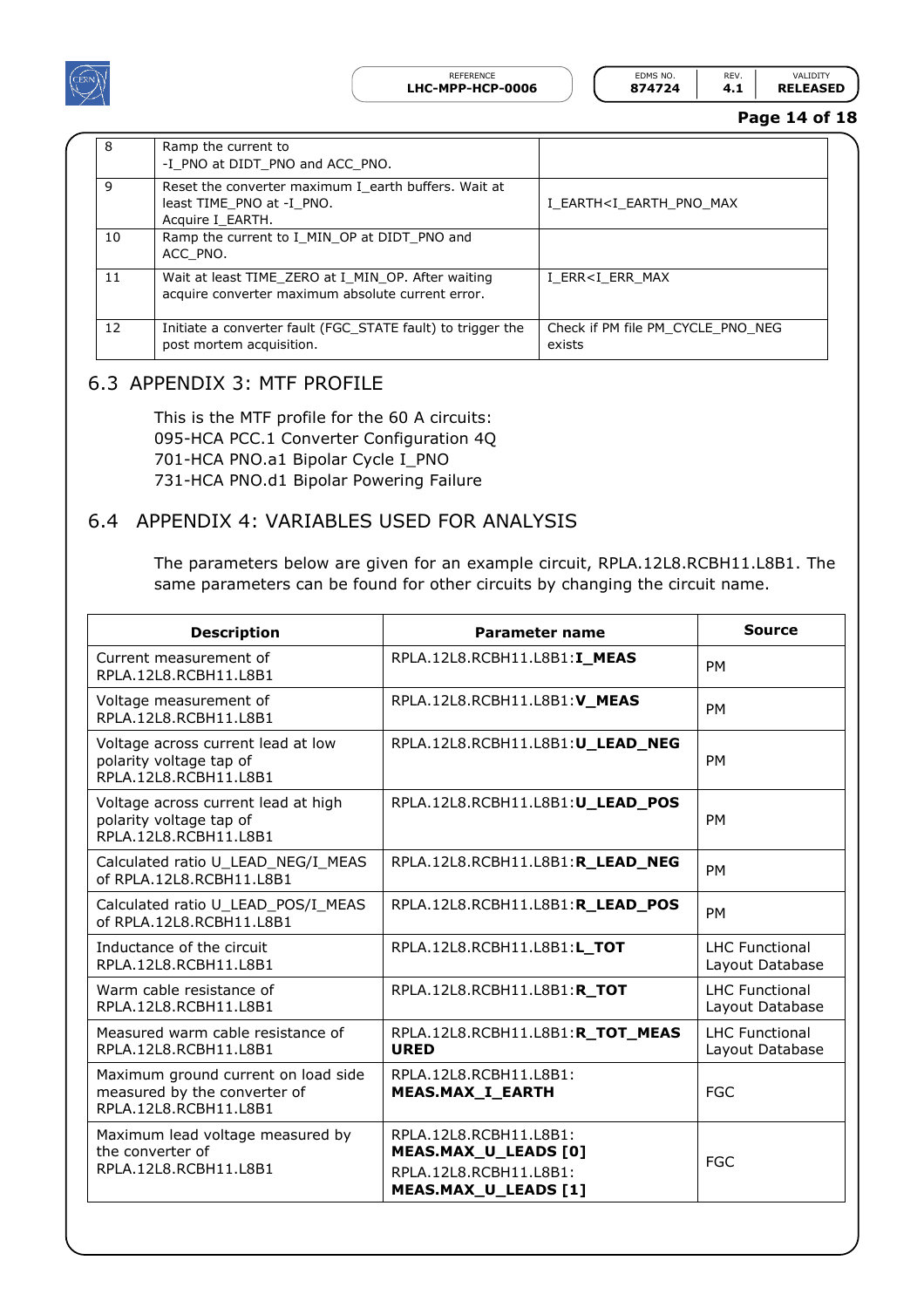

REFERENCE **EDMS NO.** REV. VALIDITY<br>**IPP-HCP-0006 874724 4.1 RELEASED** 

#### **Page 15 of 18**

**filled by**

Maximum error between reference and measured value at loop sampling speed

#### RPLA.12L8.RCBH11.L8B1: **ILOOP.MAX\_ABS\_ERR** FGC

#### <span id="page-14-0"></span>6.5 APPENDIX 5: VARIABLES TO BE STORED **Parameter Unit Analysis Source Description Test To be**  TEST\_PROCEDURE\_VERSION Text / hyperlink Offline EDMS version number of the test procedure applied. TEST\_CRITERIA\_PNO\_A1 Text file Offline Text file containing the criteria applied at the moment of PNO.A1 validation

| TEST_PROCEDURE_VERSION | Text /<br>hyperlink   | Offline | EDMS version number of<br>the test procedure<br>applied.                                                                                                | None   | MP3        |
|------------------------|-----------------------|---------|---------------------------------------------------------------------------------------------------------------------------------------------------------|--------|------------|
| TEST_CRITERIA_PNO_A1   | Text file             | Offline | Text file containing the<br>criteria applied at the<br>moment of PNO.A1<br>validation                                                                   | PNO.A1 | MP3        |
| PM_STARTUP_PCC         | Text $/$<br>hyperlink | Online  | Postmortem filename of<br>PC startup sequence                                                                                                           | PCC.1  | <b>PMA</b> |
| U_LEAD_POS_OFS_PCC_POS | $\vee$                | Online  | Voltage offset of POS<br>current lead measured<br>during PCC                                                                                            | PCC.1  | Sequencer  |
| U_LEAD_NEG_OFS_PCC_POS | V                     | Online  | Voltage offset of NEG<br>current lead measured<br>during PCC                                                                                            | PCC.1  | Sequencer  |
| U LEAD POS PCC NEG     | $\vee$                | Online  | Max voltage of POS<br>current lead measured<br>continuously at 50Hz<br>during PCC POS flat-top                                                          | PCC.1  | Sequencer  |
| U_LEAD_NEG_PCC_NEG     | $\vee$                | Online  | Max voltage of NEG<br>current lead measured<br>continuously at 50Hz<br>during PCC POS flat-top                                                          | PCC.1  | Sequencer  |
| U_LEAD_POS_PCC_POS     | V                     | Online  | Max voltage of POS<br>current lead measured<br>continuously at 50Hz<br>during PCC NEG flat-top                                                          | PCC.1  | Sequencer  |
| U_LEAD_NEG_PCC_POS     | V                     | Online  | Max voltage of NEG<br>current lead measured<br>continuously at 50Hz<br>during PCC NEG flat-top                                                          | PCC.1  | Sequencer  |
| R_LEAD_POS_PCC         | Ohm                   | Online  | Max POS lead resistance<br>calculated during PCC<br>flat-top                                                                                            | PCC.1  | Sequencer  |
| R_LEAD_NEG_PCC         | Ohm                   | Online  | Max NEG lead resistance<br>calculated during PCC<br>flat-top                                                                                            | PCC.1  | Sequencer  |
| I_EARTH_PCC            | A                     | Online  | Max earth current<br>measured during PCC                                                                                                                | PCC.1  | Sequencer  |
| I_ERR_PCC              | A                     | Online  | Max error between<br>current reference and<br>measured current during<br>PCC, acquired<br>continuously by the PC<br>at the speed of the<br>current loop | PCC.1  | Sequencer  |
| I_ERR_PCC_RAMP         | Α                     | Online  | Max error between<br>current reference and<br>measured current during                                                                                   | PCC.1  | Sequencer  |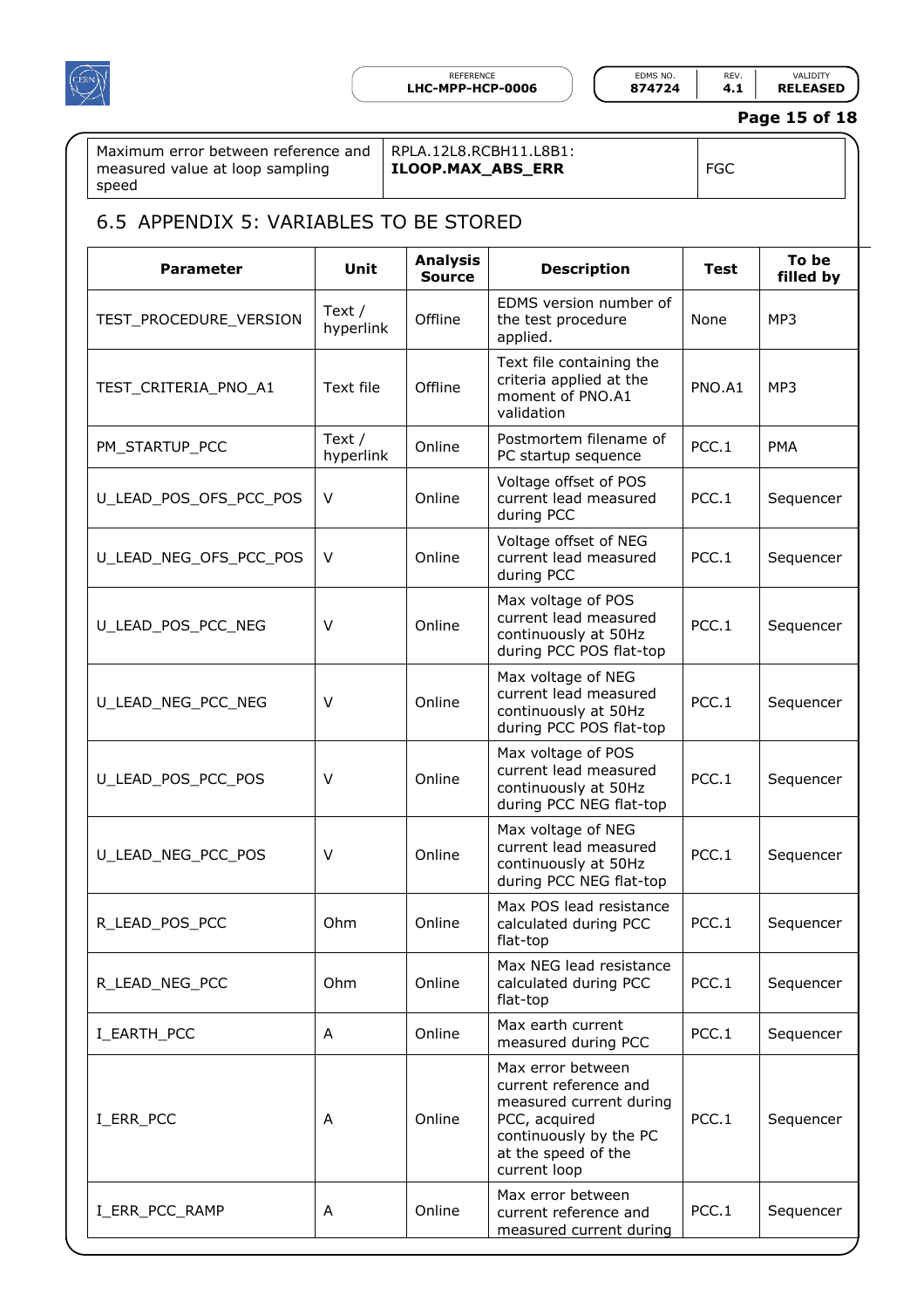

REFERENCE EDMS NO. REV. VALIDITY **LHC-MPP-HCP-0006 874724 4.1 RELEASED**

**Page 16 of 18**

|                        |                       |         | the first negative ramp<br>in PCC without crossing<br>0A. Acquired<br>continuously by the PC<br>at the speed of the<br>current loop                               |        |            |
|------------------------|-----------------------|---------|-------------------------------------------------------------------------------------------------------------------------------------------------------------------|--------|------------|
| PM_CROWBAR_PCC_POS     | Text /<br>hyperlink   | Online  | Postmortem filename of<br>POS current PCC<br>crowbar activation                                                                                                   | PCC.1  | <b>PMA</b> |
| PCFLT PWR FAIL PCC POS | Text                  | Online  | Converter faults after<br>POS current PCC<br>crowbar activation.                                                                                                  | PCC.1  | Sequencer  |
| PM_CROWBAR_PCC_NEG     | Text $/$<br>hyperlink | Online  | Postmortem filename of<br><b>NEG current PCC</b><br>crowbar activation                                                                                            | PCC.1  | <b>PMA</b> |
| PCFLT PWR FAIL PCC NEG | Text                  | Online  | Converter faults after<br>NEG current PCC<br>crowbar activation.                                                                                                  | PCC.1  | Sequencer  |
| I_EARTH_PNO_POS        | Α                     | Online  | Max earth current<br>measured during POS<br>PNO flat-top.                                                                                                         | PNO.A1 | Sequencer  |
| I_EARTH_PNO_NEG        | Α                     | Online  | Max earth current<br>measured during NEG<br>PNO flat-top.                                                                                                         | PNO.A1 | Sequencer  |
| I_ERR_PNO_POS          | Α                     | Online  | Max error between<br>current reference and<br>measured current during<br>POS PNO cycle, acquired<br>continuously by the PC<br>at the speed of the<br>current loop | PNO.A1 | Sequencer  |
| I_ERR_PNO_NEG          | A                     | Online  | Max error between<br>current reference and<br>measured current during<br>NEG PNO cycle, acquired<br>continuously by the PC<br>at the speed of the<br>current loop | PNO.A1 | Sequencer  |
| PM_CYCLE_PNO_POS       | Text /<br>hyperlink   | Online  | Postmortem filename of<br>POS PNO cycle                                                                                                                           | PNO.A1 | <b>PMA</b> |
| PM_CYCLE_PNO_NEG       | Text $/$<br>hyperlink | Online  | Postmortem filename of<br>NEG PNO cycle                                                                                                                           | PNO.A1 | <b>PMA</b> |
| PM CROWBAR PNO POS     | Text /<br>hyperlink   | Online  | Postmortem filename of<br>POS current PNO<br>crowbar activation                                                                                                   | PNO.D1 | <b>PMA</b> |
| PCFLT PWR FAIL PNO POS | Text                  | Online  | Converter faults after<br>POS current PNO<br>crowbar activation.                                                                                                  | PNO.D1 | Sequencer  |
| PM_CROWBAR_PNO_NEG     | Text $/$<br>hyperlink | Online  | Postmortem filename of<br>NEG current PNO<br>crowbar activation                                                                                                   | PNO.D1 | <b>PMA</b> |
| PCFLT_PWR_FAIL_PNO_NEG | Text                  | Online  | Converter faults after<br>NEG current PNO<br>crowbar activation.                                                                                                  | PNO.D1 | Sequencer  |
| U_LEAD_POS_OFS_PNO_POS | V                     | Offline | Voltage offset of POS<br>current lead measured<br>during PNO POS                                                                                                  | PNO.A1 | <b>PMA</b> |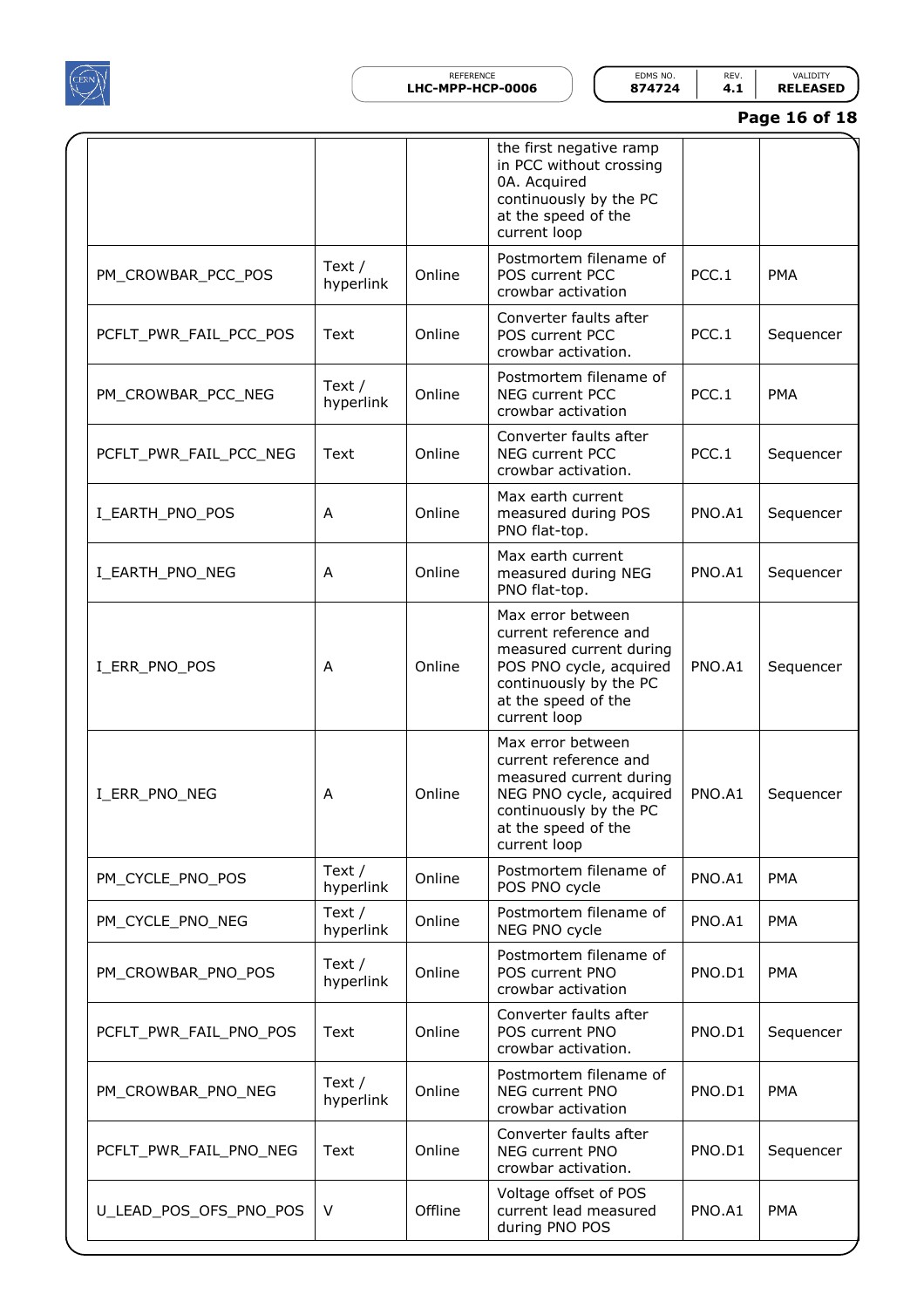

REFERENCE EDMS NO. REV. VALIDITY **LHC-MPP-HCP-0006 874724 4.1 RELEASED**

| Page 17 of 18 |  |  |
|---------------|--|--|
|---------------|--|--|

| U_LEAD_NEG_OFS_PNO_POS | V      | Offline | Voltage offset of NEG<br>current lead measured<br>during PNO POS                           | PNO.A1 | <b>PMA</b> |
|------------------------|--------|---------|--------------------------------------------------------------------------------------------|--------|------------|
| U_LEAD_POS_OFS_PNO_NEG | V      | Offline | Voltage offset of POS<br>current lead measured<br>during PNO NEG                           | PNO.A1 | <b>PMA</b> |
| U_LEAD_NEG_OFS_PNO_NEG | V      | Offline | Voltage offset of NEG<br>current lead measured<br>during PNO NEG                           | PNO.A1 | <b>PMA</b> |
| U_LEAD_POS_ PNO_POS    | V      | Offline | Max voltage of POS<br>current lead during POS<br>cycle measured during<br>offline analysis | PNO.A1 | <b>PMA</b> |
| U_LEAD_NEG_ PNO_POS    | V      | Offline | Max voltage of NEG<br>current lead during POS<br>cycle measured during<br>offline analysis | PNO.A1 | <b>PMA</b> |
| U_LEAD_POS_ PNO_NEG    | V      | Offline | Max voltage of POS<br>current lead during NEG<br>cycle measured during<br>offline analysis | PNO.A1 | <b>PMA</b> |
| U_LEAD_NEG_ PNO_NEG    | $\vee$ | Offline | Max voltage of NEG<br>current lead during NEG<br>cycle measured during<br>offline analysis | PNO.A1 | <b>PMA</b> |
| R_LEAD_POS_PNO_POS     | Ohm    | Offline | Max POS lead resistance<br>calculated during PNO<br>POS offline analysis                   | PNO.A1 | <b>PMA</b> |
| R_LEAD_NEG_PNO_POS     | Ohm    | Offline | Max NEG lead resistance<br>calculated during PNO<br>POS offline analysis                   | PNO.A1 | <b>PMA</b> |
| R_LEAD_POS_PNO_NEG     | Ohm    | Offline | Max POS lead resistance<br>calculated during PNO<br>NEG offline analysis                   | PNO.A1 | <b>PMA</b> |
| R_LEAD_NEG_PNO_NEG     | Ohm    | Offline | Max NEG lead resistance<br>calculated during PNO<br>NEG offline analysis                   | PNO.A1 | PMA        |
| L CIRCUIT PNO POS      | H      | Offline | Load inductance<br>calculated during PNO<br>POS offline analysis                           | PNO.A1 | <b>PMA</b> |
| L_CIRCUIT_PNO_NEG      | H      | Offline | Load inductance<br>calculated during PNO<br>NEG offline analysis                           | PNO.A1 | <b>PMA</b> |
| DRDT_POS_PNO_POS       | Ohm/s  | Offline | Rate of change of POS<br>lead resistance with time<br>at PNO POS current                   | PNO.A1 | <b>PMA</b> |
| DRDT_NEG_PNO_POS       | Ohm/s  | Offline | Rate of change of NEG<br>lead resistance with time<br>at PNO POS current                   | PNO.A1 | <b>PMA</b> |
| DRDT_POS_PNO_NEG       | Ohm/s  | Offline | Rate of change of POS<br>lead resistance with time<br>at PNO NEG current                   | PNO.A1 | <b>PMA</b> |
| DRDT_NEG_PNO_NEG       | Ohm/s  | Offline | Rate of change of NEG<br>lead resistance with time<br>at PNO NEG current                   | PNO.A1 | <b>PMA</b> |